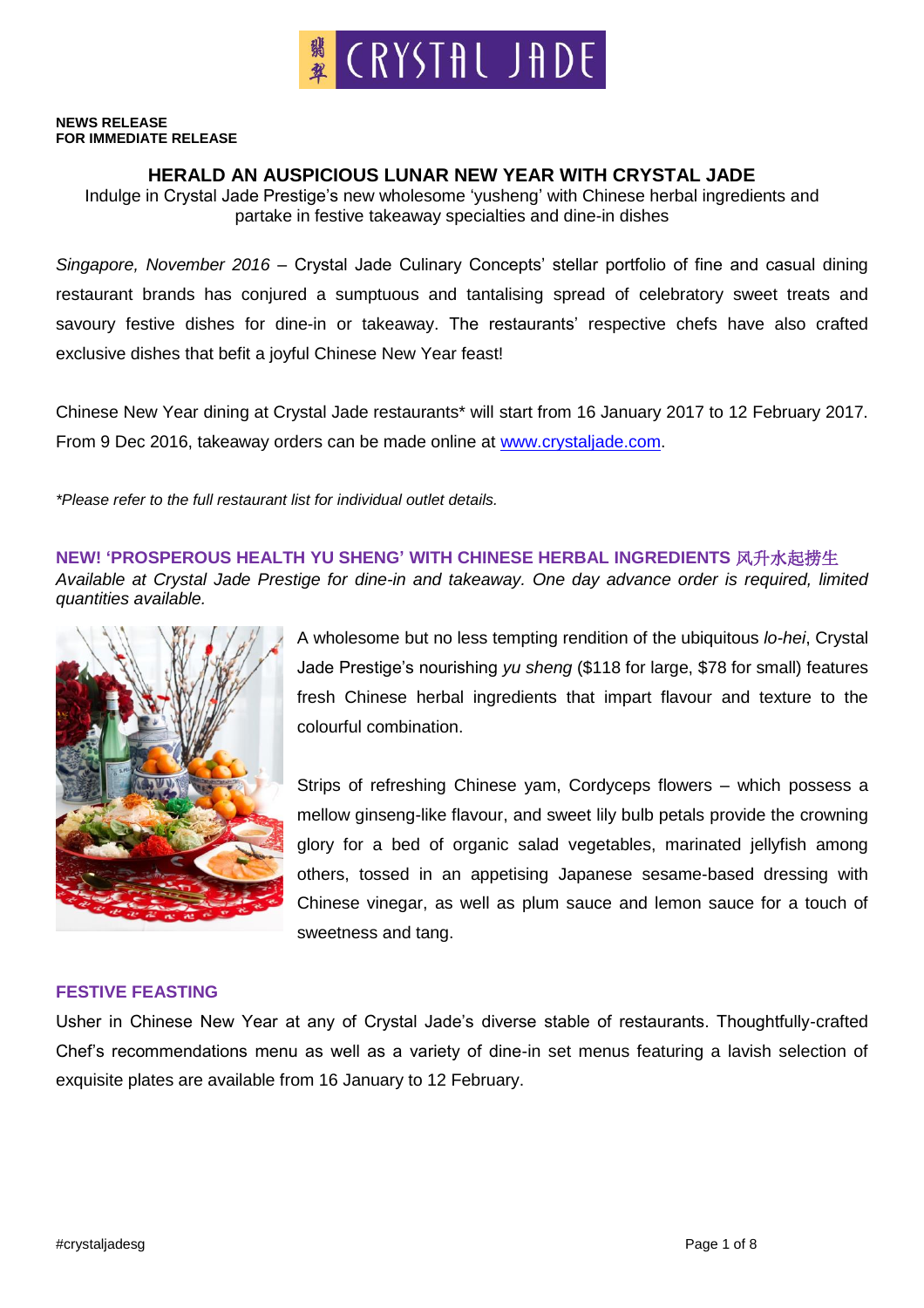## **CHEF'S RECOMMENDATIONS AND CNY SET MENUS AT FINE DINING RESTAURANTS**

*Crystal Jade Palace Restaurant (Ngee Ann City), Crystal Jade Golden Palace (Paragon), Crystal Jade Dining IN (VivoCity) and Crystal Jade Prestige (Marina Bay Financial Centre)*

Mark a lucky start to the year with *Baked whole quail with fruit sauce* OK 汁焗鹌鹑 (\$18 per piece), *Braised pork knuckle with black moss* 发菜猪手 (\$24) and *Stir-fried scallop with assorted fungus* 愉耳炒带子 (\$32).

A comprehensive range of elaborate set menus showcasing premium ingredients and produce are served at all four fine-dining restaurants starting from \$98 per person at Crystal Jade Prestige, \$118 per person at Crystal Jade Dining IN and Crystal Jade Golden Palace and \$488 for 4 persons at Crystal Jade Palace Restaurant. Menus with various pax options and vegetarian set menus are available as well.

## **CHEF'S RECOMMENDATIONS AND CNY SET MENUS AT CRYSTAL JADE KITCHEN**

Well-known for its affordable dim sum, noodles and congee bowls, Crystal Jade Kitchen's culinary team presents several highlight Lunar New Year dishes; *Fried glutinous rice topped with roasted duck* 生炒糯米 烧鸭 (\$36), a hearty *Thai-style pork knuckle* 泰式炸元蹄 (\$28) and indulgent *Braised baby abalone with sea cucumber and black moss* 发财海参鲍鱼仔 (\$18 per pax).

Set menus for 4 starts from \$268 are available at all Crystal Jade Kitchen outlets and steamboat sets for 4 starts from \$398 are available at Zhongshan Mall; great for those who prefer some D-I-Y cooking fun! Menus with various pax options are available.

## **CHEF'S RECOMMENDATIONS AND CNY SET MENUS AT CRYSTAL JADE LA MIAN XIAO LONG BAO / JIANGNAN**

The restaurant of choice for plump and juicy *xiao long bao* or soup dumplings, Crystal Jade La Mian Xiao Long Bao/Jiangnan is introducing a limited edition *Steamed abalone cube and minced pork dumpling 鲍鱼* 饺 (\$8.80 for 3 pieces), while last year's popular pick of *Steamed pork dumplings* 鸿运水饺 (\$6.80 for 6 pieces) with a sweet red date within makes a return. Traditionally, a gold coin is wrapped within the dumpling and the person who bites into it is blessed with a prosperous year ahead.

Other auspicious options include *Braised giant pork knuckle with black moss* 发财元蹄 (\$38.80), *Eight Treasures glutinous rice* 糯米八宝饭 (\$10.80) and *Steamed chive and minced pork bun* 韭菜包 (\$6 for 3 pieces) and many more. Set menus for 4 starts from \$238 are available at all Crystal Jade La Mian Xiao Long Bao / Jiangnan outlets.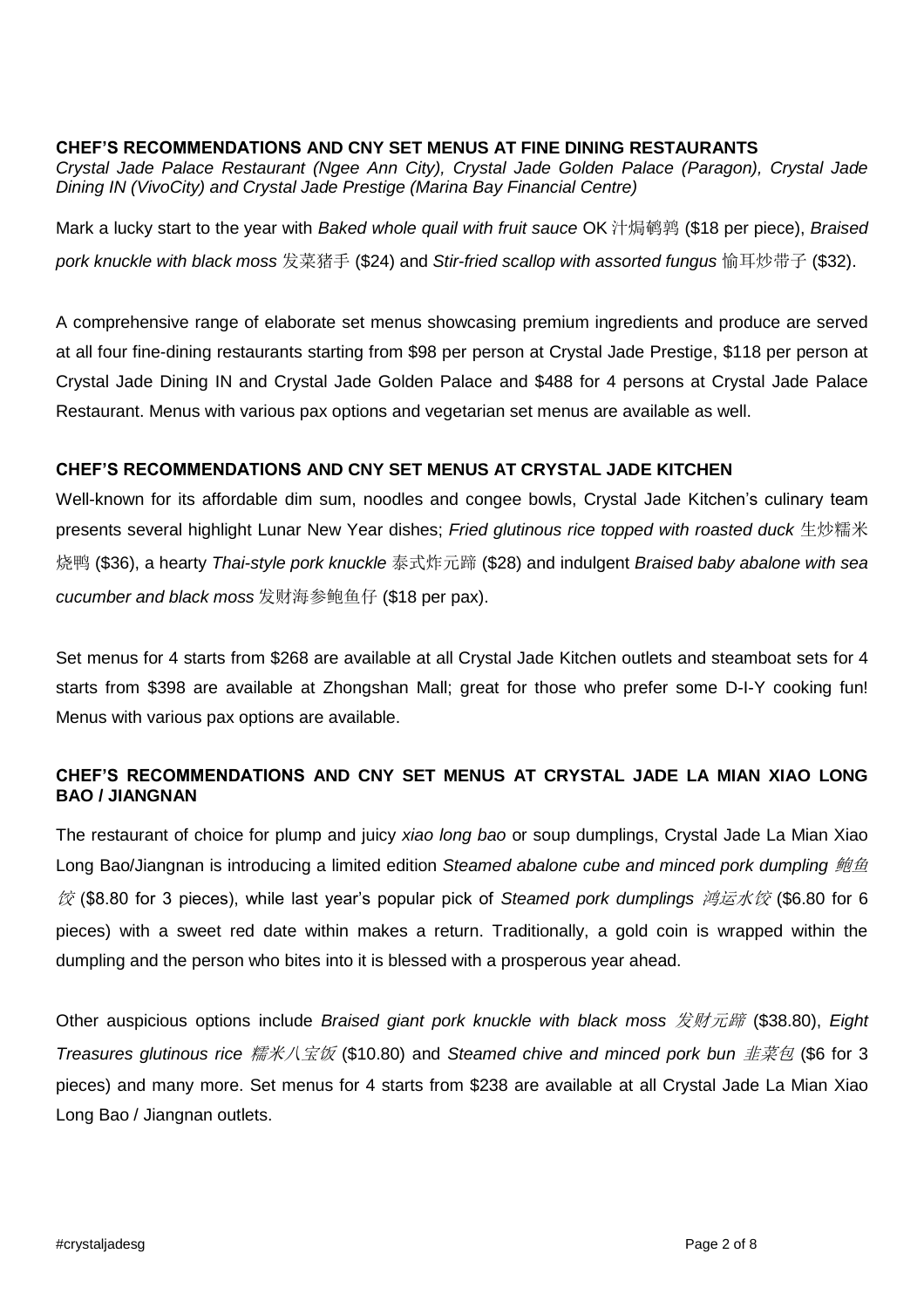### **Promotions for dine-in**

Reunion set menu rebates (\*16 January – 12 February 2017) 12% rebate for Jadeite members making payment with partnering bank cards 8% rebate for Jadeite members

*\*During this period, Jadeite members can only earn and not redeem rebates, there will be no earning of double points as well.* 

## **FESTIVE TAKEAWAY DELIGHTS**

From 9 Dec 2016, takeaway orders can be made online at [www.crystaljade.com](http://www.crystaljade.com/) and customers can also place their orders in person at all Crystal Jade restaurants and bakery outlets from early Dec. Collection of orders can be made from 2 January at selected Crystal Jade outlets.

Perfect for family gatherings or office parties during the festive period, Crystal Jade's Lunar New Year takeaway items range from *yu sheng*, treasure pots and *Buddha jumps over the wall*, to sweet and savoury traditional cakes and cookies.



*Prosperity abalone treasure pot (casual dining), Buddha jumps over the wall (Crystal Jade Kitchen)*

 **Reunion baby abalone yu sheng** 贺岁团圆金鲍仔捞生**, \$68.80 for large | \$42.80 for small**  *Available at Crystal Jade La Mian Xiao Long Bao / Jiangnan and Crystal Jade Kitchen for takeaway and dine-in*

Toss to an abundant year ahead with a classic *yu sheng* provide with abalone slices; customers may opt for sliced sashimi at the same price.

 **Prosperity abalone treasure pot** 繁华鲍鱼海味盆菜**, \$248 for 5 pax | \$428 for 10 pax** *Available at Crystal Jade Kitchen, Crystal Jade Jiangnan/La Mian Xiao Long Bao outlets for takeaway and dine-in*

Prepared with sixteen choice ingredients such as fish maw, fresh prawns, oysters, dried mushrooms and ten-head abalone, this hearty generous pot of wholesome goodness is a definite show-stopper on any reunion table and is best savoured in the company of family and friends.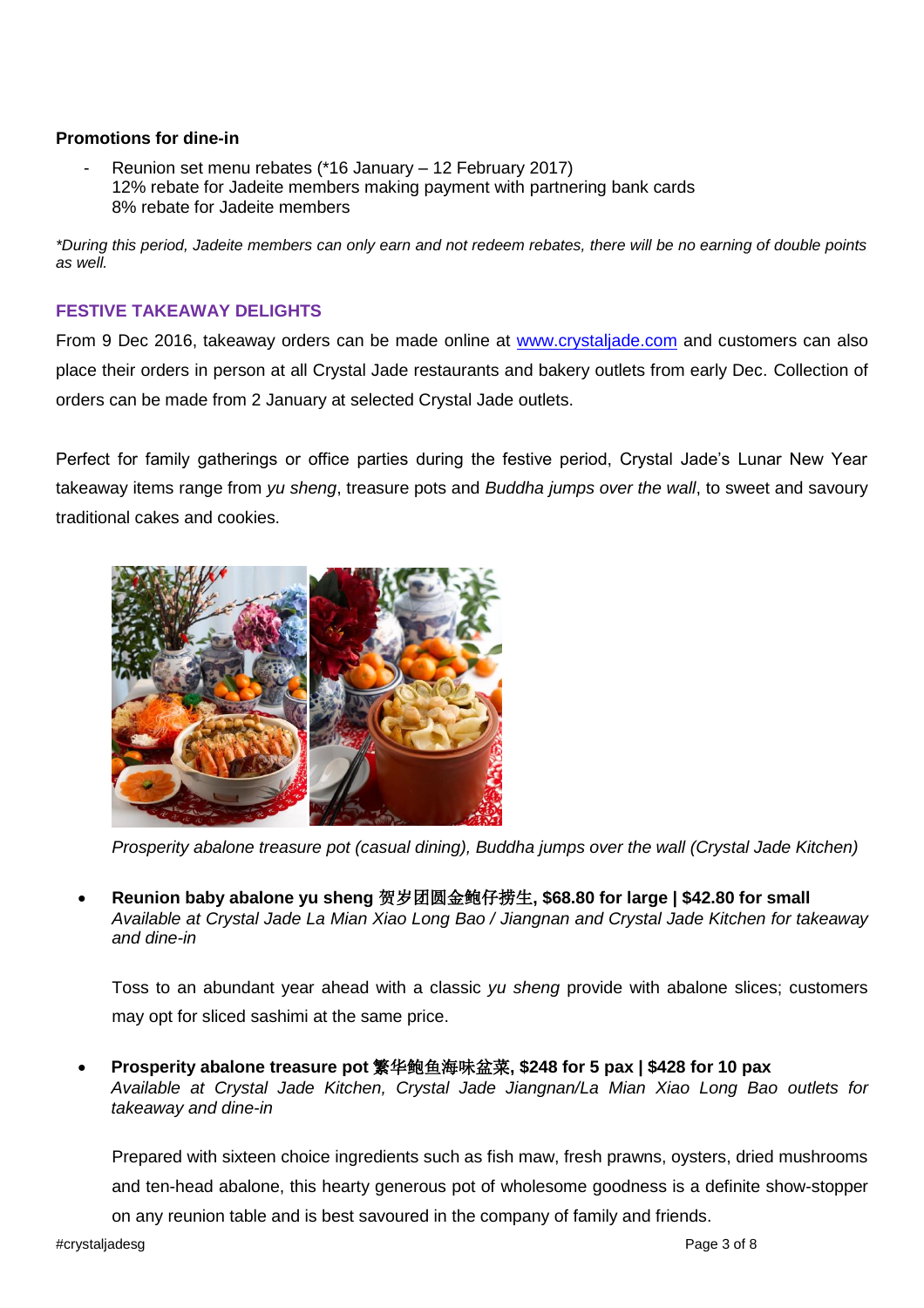**Buddha jumps over the wall** 佛跳墙**, \$238 for 5 pax | \$438 for 10 pax**  *Available at Crystal Jade Kitchen for takeaway and dine-in*

Definitely *the* highlight on any reunion dinner table, this veritable speciality is painstakinglyprepared; the flavourful stock is rendered by simmering premium ingredients such as whole 8-head abalone, shark's fin, sea cucumber and fresh ginseng over six hours until the broth is reduced to a luscious consistency.

Premium yu sheng and treasure pot options are also available at Crystal Jade's four fine-dining outlets\*.

\*Please refer to Appendix 1A for details.



From left: Eternal bliss sampling platter, Gold leaf double fish glutinous rice cake & *Egg cake*

#### **Sweet and savoury traditional cakes**

*Available at all outlets except C-Jade Deli Corner. For takeaway till 27 January 2017, 3pm only*

Back by popular demand, the prettily-packaged *Eternal bliss sampling platter 五福临门* (\$39.80); five different homemade items including *Carrot cake*, *Yam cake*, *Water chestnut cake*, *Egg cake* and *Glutinous rice cake* in, is great for gifting or personal enjoyment.

Light and pillow-soft *Egg cake* 金银鸡蛋糕 (\$19.80); a delightful Chinese-style sponge cake made with egg yolks, and the well-received duo of *Carrot cake 腊味萝卜糕* (\$29.80) and *Yam cake 腊味芋*  $\frac{\mathcal{H}}{\mathcal{H}}$  (\$29.80) are other noteworthy takeaway items.

A nod to sweet beginnings, the traditional *Glutinous rice cake* 发财年糕 (\$27.80), *Gold bar glutinous rice cake* 金砖年糕 (\$22.80) and a pair of *Gold leaf double fish glutinous rice cake* 金箔双鱼年糕 (\$43.80) are auspicious treats to herald a prosperous year ahead as well.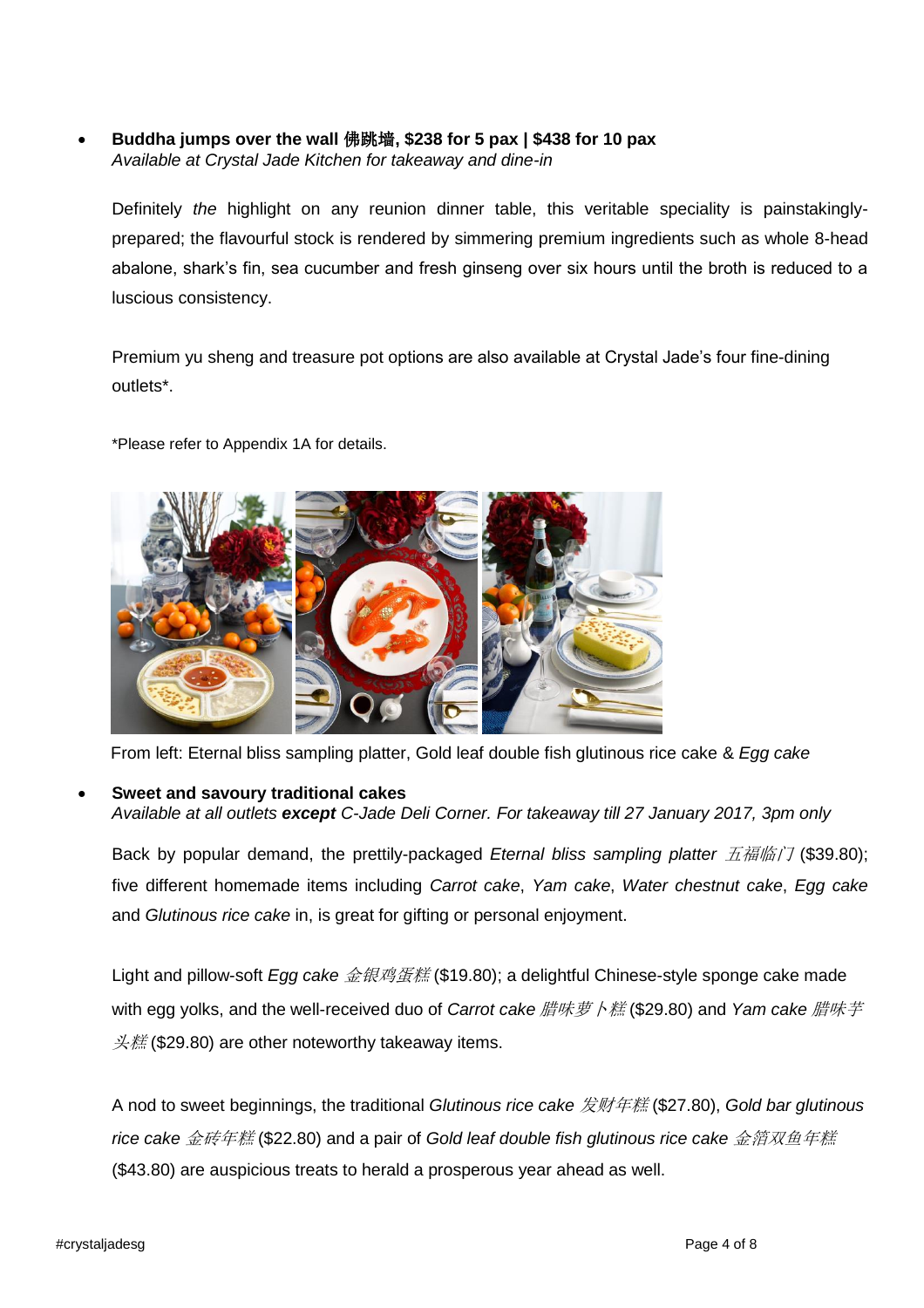### **Chinese New Year Cookies**

*Available at Crystal Jade Kitchen, Crystal Jade La Mian Xiao Long Bao / Jiangnan, Crystal Jade My Bread and Crystal Jade Korean Ginseng Chicken & BBQ outlets for takeaway.*

Present visiting relatives and friends with Crystal Jade's two festive cookies; irresistible *Fortune Bo*  Lo pineapple tarts **旺上旺菠萝黄梨挞 (\$12.80 – \$20.80)** with a generous filling of well-balanced sweet and tart pineapple jam, and buttery *Almond puff cookies* 黄金杏仁酥 (\$6.80 - \$12.80).

#### **Chinese New Year Hampers**

*Only available for purchase online, limited quantities only and island-wide delivery can be arranged*

The perfect gift to mark an auspicious start to the new year, Crystal Jade's Chinese New Year Hampers are brimming with premium festive items such as dried flower mushrooms, dried scallops, pacific clams and three-head abalone.

### **Promotions for takeaway items**

a) Online Order period (9 December 2016 – 9 February 2017)

- 15% discount for Jadeite members making payment with partnering bank cards.
- 11% discount for Jadeite members **or** partnering bank cards.

b) Outlet Order promotion period (early Dec – 12 February 2017, collection from 2 Jan at selected outlets)

- 12% discount for Jadeite members making payment with partnering bank cards.
- 8% discount for Jadeite members **or** partnering bank cards.

For more information on outlet locations, please log on to [www.crystaljade.com.](http://www.crystaljade.com/)

#### **ABOUT CRYSTAL JADE GROUP**

Founded in 1991, Crystal Jade is an awarded Chinese culinary group with MICHELIN one star and multiple MICHELIN Bib Gourmand awards (Hong Kong & Shanghai). Committed to preserving the rich traditions of Chinese cuisine, the group's portfolio of specialty dining concepts range from fine dining and casual dining restaurants to specialty bakeries.

In 2014, L Capital Asia, the private equity arm of LVMH Moët Hennessy – Louis Vuitton officiated a 90% stake buy in Crystal Jade. Later in June 2015, Standard Chartered Private Equity (SCPE) announced its investment in the group as well. To date, the award-winning group owns and operates over 100 outlets across 25 major cities in Asia Pacific and the United States.

*Note to editors:* 

- *All prices are subject to 10% service charge and GST.*
- *High-res images of select CNY items and dishes are available upon request via email.*

For more information or assistance, please contact: **Sixth Sense Communications & PR Consultancy** Loh Hsian Ming **Rachel Xie** Rachel Xie T: 6423 0096 | M: 9435 9171 T : 6423 0096 | M : 9232 5508 E: [hsianming@sixthsense.com.sg](mailto:hsianming@sixthsense.com.sg) E: [rachel@sixthsense.com.sg](mailto:rachel@sixthsense.com.sg)

#### **Crystal Jade Culinary Concepts Holding**

Cynthia Yee, Senior Vice President, Marcom Charis Tan, Asst Manager, Marcom T: 6512 0802 | M: 8328 3628 T : 6512 0806 | M : 9424 1903<br>E: cynthia.yee@crystaljade.com E: charis.tan@crystaljade.com E: [cynthia.yee@crystaljade.com](mailto:cynthia.yee@crystaljade.com)

#crystaljadesg Page 5 of 8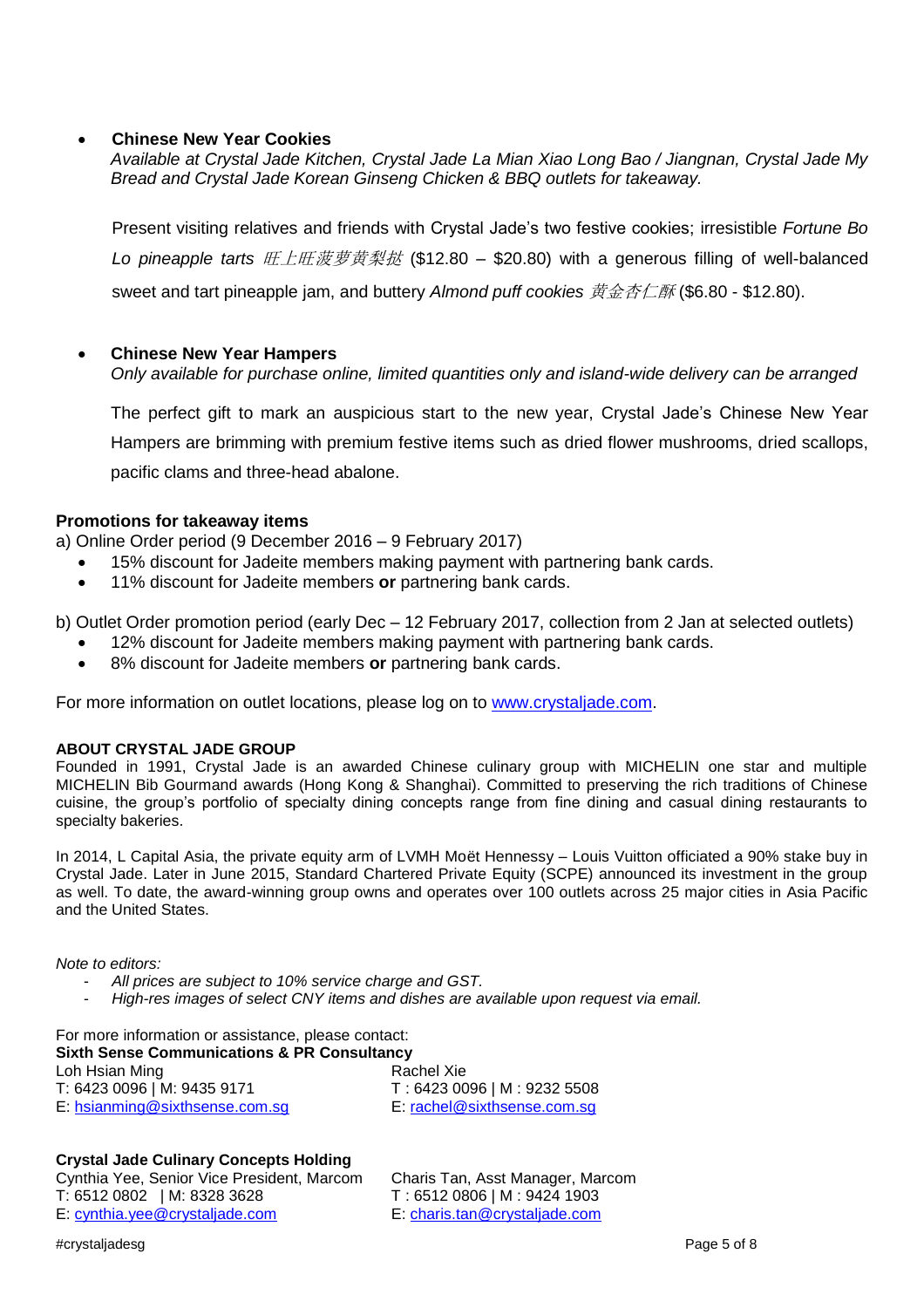## **APPENDIX 1A: FESTIVE TAKEAWAY AVAILABILITY DETAILS**

| <b>Festive Takeaways</b>                                              | <b>Outlets</b>                                                                                                   |
|-----------------------------------------------------------------------|------------------------------------------------------------------------------------------------------------------|
| Prosperity salmon yu sheng<br>\$46.80 (small); \$89.80 (large)        | Crystal Jade Palace<br>Crystal Jade Golden Palace<br>Crystal Jade Dining IN                                      |
| Prosperous Health salmon yu sheng<br>\$78 (small); \$118 (large)      | Crystal Jade Prestige                                                                                            |
| Reunion abalone yu sheng<br>\$42.80 (small); \$68.80 (large)          | Crystal Jade La Mian Xiao Long Bao<br>Crystal Kitchen                                                            |
| Buddha Jumps Over The Wall<br>\$238 (small); \$438 (large)            | Crystal Jade Kitchen                                                                                             |
| Abundance Abalone Treasure Pot<br>\$338 (small); \$498 (large)        | Crystal Jade Palace<br>Crystal Jade Golden Palace<br>Crystal Jade Dining IN                                      |
| Luxurious Abalone Treasure Pot<br>\$268 (small); \$498 (large)        | <b>Crystal Jade Prestige</b>                                                                                     |
| <b>Bountiful Abalone Treasure Pot</b><br>\$248 (small); \$428 (large) | Crystal Jade Kitchen<br>Crystal Jade Jiangnan/La Mian Xiao Long Bao                                              |
| <b>Prosperity Traditional Cakes</b><br>\$19.80 - \$43.80              | All Crystal Jade outlets except C-Jade Deli Corner & Crystal<br>Jade La Mian Xiao Long Bao at T1 Departure Hall) |
| Fortune Bo Lo Pineapple Tart<br>$$12.80 - $20.80$                     | All Crystal Jade outlets except C-Jade Deli Corner & Crystal<br>Jade La Mian Xiao Long Bao at T1 Departure Hall) |
| <b>Almond Puff Cookies</b><br>$$6.80 - $12.80$                        |                                                                                                                  |
| Chinese New Year Hampers (8pc)                                        | Only available via our online e-store                                                                            |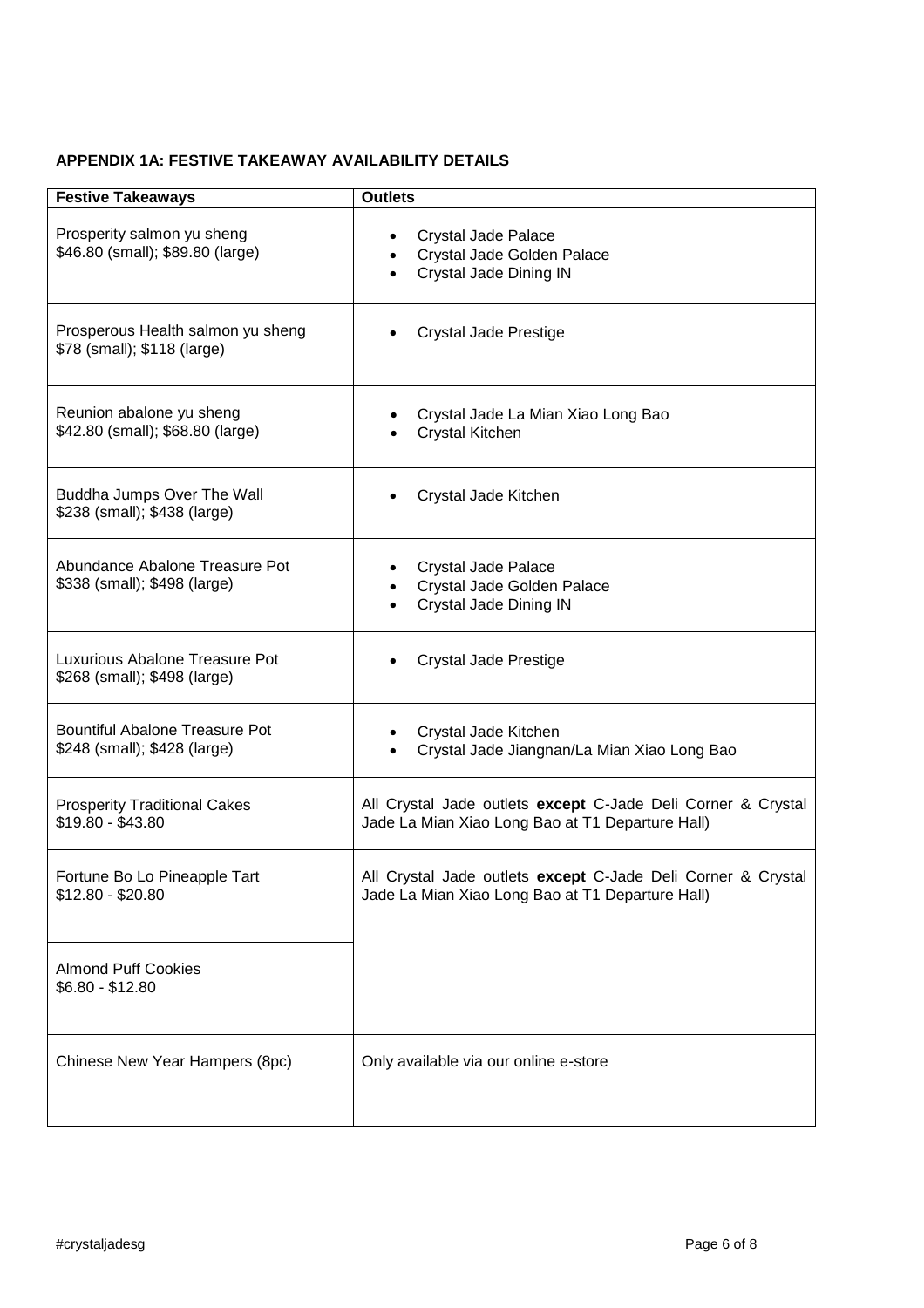# **APPENDIX 1B: PARTICIPATING OUTLETS LISTING**

| <b>Concept</b> | <b>Outlets</b>                        | <b>Address</b>                                       | <b>Tel</b>                                                            |
|----------------|---------------------------------------|------------------------------------------------------|-----------------------------------------------------------------------|
| Fine Dining    | Crystal Jade Palace<br>Restaurant     | Ngee Ann City #04-19                                 | 6735 2388                                                             |
|                | Crystal Jade Golden Palace            | Paragon #05-22                                       | 6734 6866                                                             |
|                | <b>Crystal Jade Prestige</b>          | Marina Bay Financial Centre<br>(Ground Plaza) #02-01 | 6509 9493                                                             |
|                | Crystal Jade Dining IN                | VivoCity #01-112                                     | 6278 5626                                                             |
| Casual Dining  | Crystal Jade Kitchen                  | Tampines Mall #B1-11                                 | 6788 0633                                                             |
|                |                                       | Great World City #03-30                              | 6738 2911                                                             |
|                |                                       | Holland Village, No.2 Lor<br>Mambong                 | 6469 0300                                                             |
|                |                                       | Ngee Ann City #B2-38                                 | 6238 1411                                                             |
|                |                                       | The Clementi Mall #03-54                             | 6659 9215                                                             |
|                |                                       | Causeway Point #05-10                                | 6891 1779                                                             |
|                |                                       | Westgate #04-42                                      | 6465 9822                                                             |
|                |                                       | Suntec City #B1-112                                  | 6884 5172                                                             |
|                |                                       | Plaza Singapura #02-32                               | 6336 2833                                                             |
|                |                                       | Zhongshan Mall #01-18                                | 6339 0283                                                             |
|                |                                       | The Centrepoint #03-43                               | 6734 9420                                                             |
|                |                                       | Jurong Point 2 #03-96                                | 6790 2212                                                             |
|                | Crystal Jade La Mian Xiao<br>Long Bao | Great World City #02-54                              | 6738 5595                                                             |
|                |                                       | <b>Holland Avenue 241</b>                            | 6463 0968                                                             |
|                |                                       | VivoCity #01-52                                      | 6221 1830                                                             |
|                |                                       | Blk 470, Toa Payoh #01-70                            | 6250 2301                                                             |
|                |                                       | Bugis Junction #B1-04A                               | 6339 6902                                                             |
|                |                                       | T1 Departure/ Transit Lounge<br>East #03-54          | 6512 31720<br>*CNY set and takeway<br>items are not available<br>here |